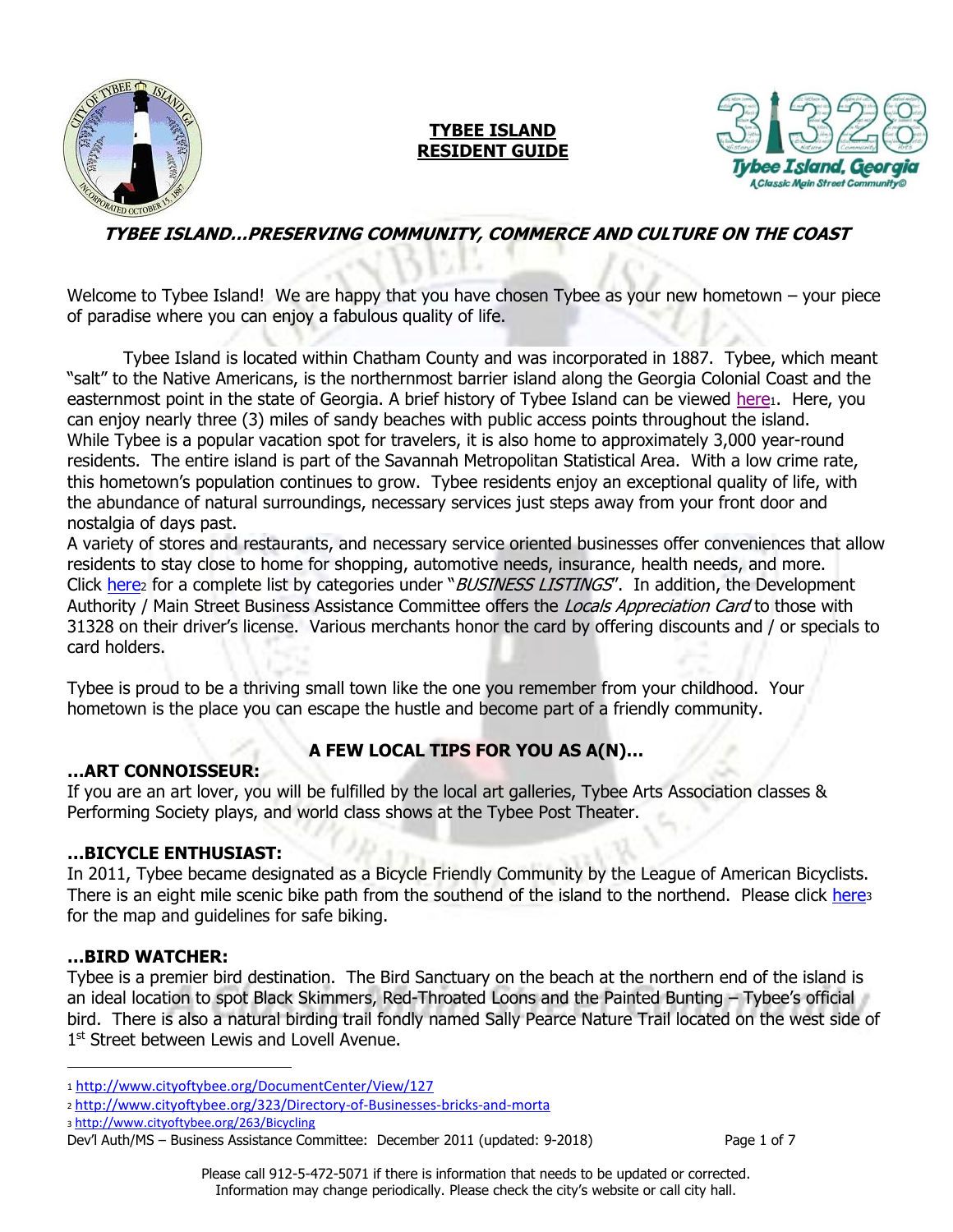#### **…DOG LOVER:**

There are two dog parks on Tybee Island for your furry, four legged barker to run off leash. One is specifically for large dogs and the other is for smaller dogs. The dog parks are located on the northern portion of the island between the River's End Campground and the Tybee Island Police Department.

#### **…HISTORY BUFF:**

With a rich and notable past spanning over a hundred years, Tybee is unique because of its preserved historical fabric. There are four National Historic Districts on the Island and many individual homes that are listed on the National Register as well. The Tybee Light Station museum offers a fascinating glimpse into the past. The Tybee Light Station is located at 30 Meddin Drive.

In addition, Fort Pulaski is just north of the Island along Highway 80.

#### **…RELAXER:**

If you prefer to just relax and watch the world go by, home on Tybee is a perfect choice. As you stroll through Tybee Island's quaint historic downtown you will experience the area's character and feel the nostalgia of days past. When you visit the Tybee Island Light Station and Museum you will find why Tybee is a treasure in and of itself. The Walter W. Parker Pier and Pavilion is a key location for families, beachgoers and observers of the island's popular beach on the southend.

#### **…FITNESS FANATIC:**

Tybee Island YMCA is located at 204 5th Street (912-786-9622) and offers extensive programs designed for active adults, retirees, families, and children.

Tybee also has two beautifully maintained parks. Memorial Park, between Butler and Jones Avenue, has a basketball court, volleyball courts and tennis courts for those feeling a little competitive. Jaycee Park on Van Horn has a basketball court, a ball field and a full walking trail that outlines the park for those that want to keep the pace going. Both parks have full playground equipment for the young ones.

#### **…VOLUNTEER THAT HAS A DESIRE TO MAKE A DIFFERENCE:**

Like to stay busy helping others and / or doing various projects? A fabulous way to become involved and meet people quickly is through one or more of Tybee's community oriented organizations. Click [here](http://www.cityoftybee.org/256/Community-Partners)4 for more information about the following civic / non-profit organizations on the island:

TOBLE 15

- **American Legion Post**
- **Burton's 4-H Center of Tybee Island**
- **Forever Tybee**
- **Firiends of Tybee Theater**
- **Tybee Island Garden Club**
- **Tybee Arts Association**
- **Tybee Beautification Association**
- **Tybee Fire Department Volunteer Firefighters**
- **Tybee Island Historical Society**
- **Tybee Island Marine Science Center**
- **Tybee Island Veterans Committee**
- **Tybee Island YMCA**

 $\overline{\phantom{a}}$ 

- **Tybee Lite Shrine Club**
- **Tybee Optimist Club**
- nmunitv YEEPIES (Youthful Energetic Enthusiastic People Involved in Everything!)
- Council-appointed volunteer opportunities are listed on page 7

Whatever your lifestyle commands, you'll find Tybee Island accommodates it. Welcome home!

Dev'l Auth/MS – Business Assistance Committee: December 2011 (updated: 9-2018) Page 2 of 7

<sup>4</sup> <http://www.cityoftybee.org/256/Community-Partners>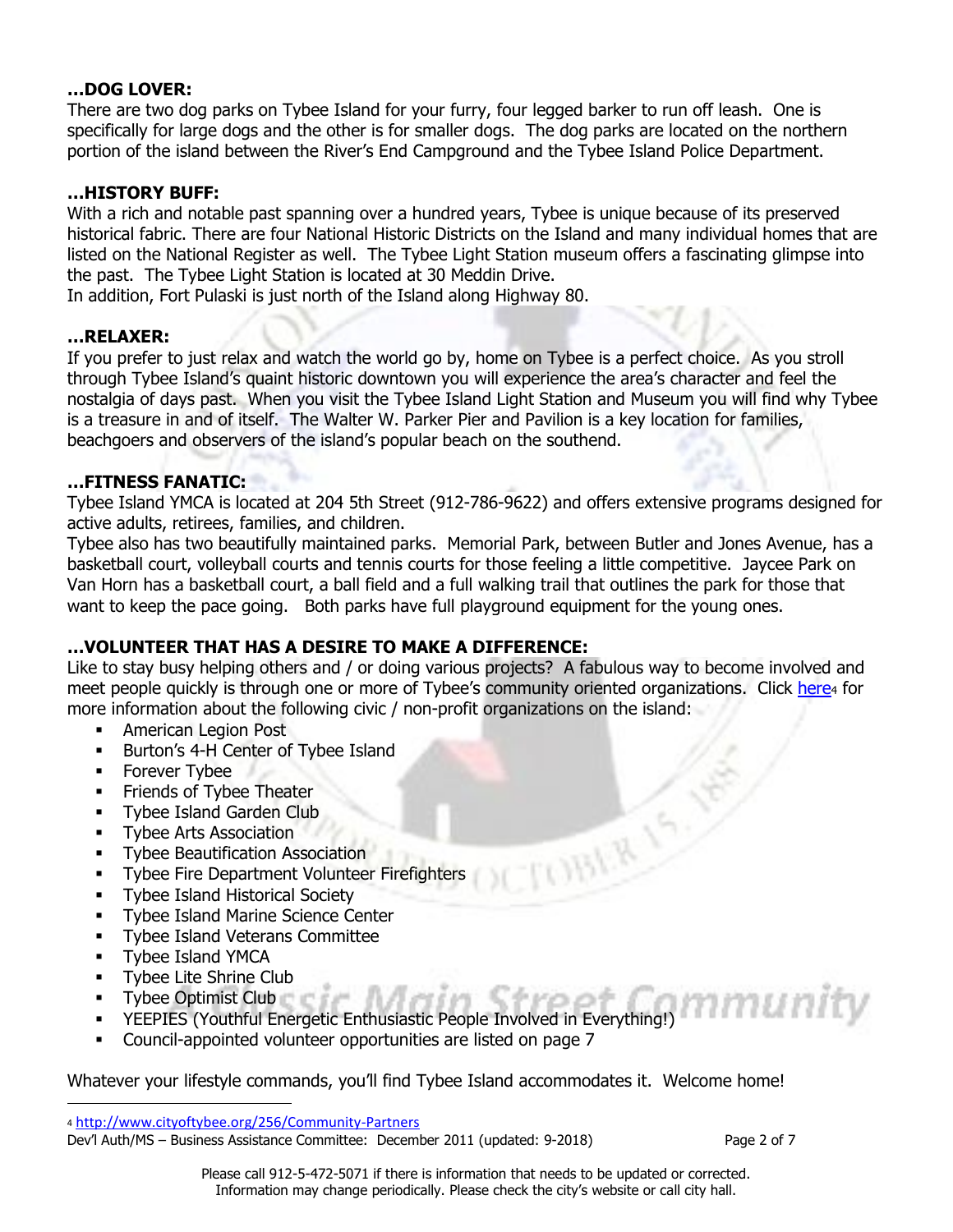# **HELPFUL INFORMATION FOR YOU – THE LOCAL…**

Tybee Island City Hall is located at 403 Butler Avenue. Hours of operation are Monday – Friday 8am – 5:00pm year-round. The main number is 912-786-4573.

The City of Tybee Island website [\(www.cityoftybee.org\)](http://www.cityoftybee.org/) is regularly updated with helpful information. Following are a few key items, most of which you will also find on the website…

#### **KEEP TYBEE TIDY:**

Everybody helps when they pitch in! There are trash and recycling containers throughout the island for proper disposal. All litter on the beach must be in a container at all times. The Island's Department of Public Works cleans up approximately 4 tons of litter from the beach areas each morning during the off-season. During the height of the summer season, the amount of trash removed can range from 6 to 15 tons daily. After special events, the total can rise to 35 tons the next day. While we are thankful that much of this material is left in the cross-over trash bins, environmental damage, harm to endangered wildlife, and the physical safety of residents and visitors are all directly impacted by litter carelessly left behind in the sand – such as cigarette butts, glass bottles, and plastic



bags. Litter left on blankets or towels can still blow away. Glass containers are never allowed on the beach! Please keep litter properly contained.

# **RESIDENTIAL TRASH / RECYCLING INFORMATION:**

Tybee City government, residents, and business people are cooperative partners in a mutual goal - to provide complete and efficient sanitation services to the community so that the Island's native beauty is preserved, the natural environment is protected, and the Island's ecological heritage is perpetuated for future generations, while providing for the needs of our citizens and of the visiting public who come to enjoy our Island beaches.

Tybee's barrier island environment prevents use of a landfill. However, there is a collection dumpster at Public Works. Recycling and trash pickup is provided for residents according to the established schedules with the city's contracted waste collection company.

Please review the information you receive when you sign up for trash collection. Additional information is available on the city's website under the [public works link.](http://www.cityoftybee.org/184/Public-Works)5

Please make sure to not use bungee cords or stretch materials that may break / snap when securing garbage lids and / or bundling yard waste. This is for the safety of the collection staff. Container lids are designed to be difficult for raccoons to open, which is helpful if your neighborhood has trouble with raccoons. If dogs are an issue in your neighborhood, splashing a bit of bleach on the sides and top to ward off the "sniffers" is helpful. Using string or rope, when necessary, to secure or bundle materials is recommended.

As of April of 2016, Atlantic [Waste Services]((http:/www.atlantic-waste.com/services/municipal/tybee-island))<sup>6</sup> began servicing the island for residential recycling and trash collection. You can call Atlantic Waste directly or city staff with inquiries by calling one of the telephone numbers below:

- Atlantic Waste: 912.964.2000
- Utility Clerk @ City Hall: 912.472-5025
- Public Works: 912.472-5043
- City Marshal: 912.472-5098

 $\overline{a}$ 

**Tybee Island Police Department: 912.786.5600** 

<sup>5</sup> http://www.cityoftybee.org/184/Public-Works

<sup>6</sup> <http://www.atlantic-waste.com/services/municipal/tybee-island>

Dev'l Auth/MS – Business Assistance Committee: December 2011 (updated: 9-2018) Page 3 of 7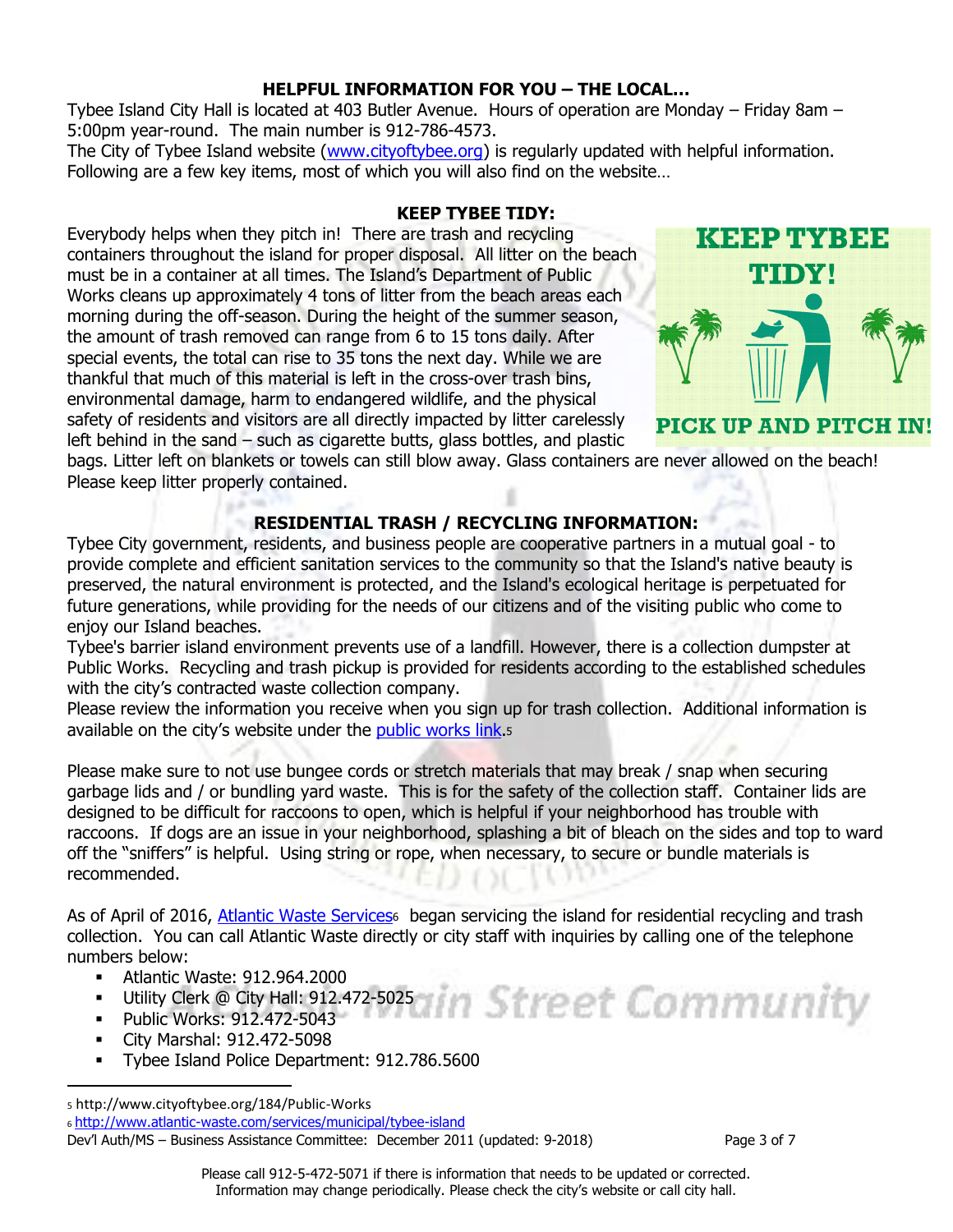# **HURRICANE SEASON: HURRICANE SEASON IS JUNE 1 – NOVEMBER 30**

Hurricane preparedness is key to survival and orderly management under emergency conditions. Your advanced preparation can help you and your neighbors through a hurricane. Before any storm arrives, be sure to check out [Tybee's Emergency Management Information](http://www.cityoftybee.org/207/Emergency-Management), and keep contact information readily available for the CEMA Hurricane Information Line, (912)201-4590. Note that the City's web-site is hosted elsewhere in the country so that, even if a potential disaster strikes here, the web will remain available for communications, and the web site will provide information updates whenever they become available. Emergency and evacuation instructions will be given as needed here, on the toll-free number and on the local Comcast Cable access Channel 7.

The City has voice warning sirens that announce emergencies when they arise. Therefore, there will be no confusion as to what a siren signal actually means. Instead of one centrally located siren, there are four announcement systems distributed on the Island. This system is tested near noon on the first Wednesday each month. The test will be foregone if severe weather conditions occur at the time of the test. If you are warned to seek shelter in an emergency, DO NOT LEAVE YOUR CURRENT SHELTER, such as your home or room - the safe site locations are Battery Brumby, the Tybee Gym, and Hotel Tybee meeting rooms. These locations are safe sites intended for beach goers and visitors without any other place of refuge. In the event of an evacuation order, you would only then be expected to leave your home and depart the island.

Please remember to register for the City's Citizen Alert notifications. When you sign up, you will be notified of emergencies, as well as less urgent events if you so request. Click the icon on the right to go to the registration page.



# **LIGHTS OUT FOR TURTLES: TURTLE NESTING SEASON IS MAY 1 – OCT 31**

Tybee is a nesting area for two endangered turtle species and one "unusual" species. Loggerhead and leatherback turtles are endangered and like to nest in the sand found along the beaches of Tybee and Little Tybee Islands. Diamondback terrapins are on the protected species list; their nesting areas are on the north end and cause them to try to cross Route 80. While Tybee formerly saw hundreds of sea turtle nests each year, an excellent year now may see no more than a dozen. Disturbing the nests or harassing any of these species is against the law. Their nests are marked when found to stop people from accidentally trampling eggs or hatchlings. Please keep clear!

Hatchlings will head to bright light when they dig out from the sand, which should be toward the sun or moon rising over the ocean. However, street, deck, and home lights may be bright enough to attract them in the wrong direction. During nesting season nights, please turn off or shield lights that might be seen from the beach, and avoid flashlights or flash photography on the beach. Your discarded plastic bags, soda can rings, and cigarette butts, as well as other trash not properly disposed of, can harm turtles and other wildlife - please clean up all your items and trash from the beach. Trash containers are located at every dune crossover for your use. Please drive carefully to avoid harming any turtles that may be crossing the road.

Every year turtle nests are counted and reported. Observers report hundreds of the hatchlings successfully reach the water's edge on our darkened beach each season. Thanks to residents and renters who do such a wonderful job at keeping unwanted beachfront lighting from distracting the turtles on the beach. Our Sea Turtle Project volunteers are also appreciated for patrolling the beaches at dawn looking for turtle crawls

 $\overline{\phantom{a}}$ 

<sup>7</sup> <http://www.cityoftybee.org/207/Emergency-Management>

Dev'l Auth/MS – Business Assistance Committee: December 2011 (updated: 9-2018) Page 4 of 7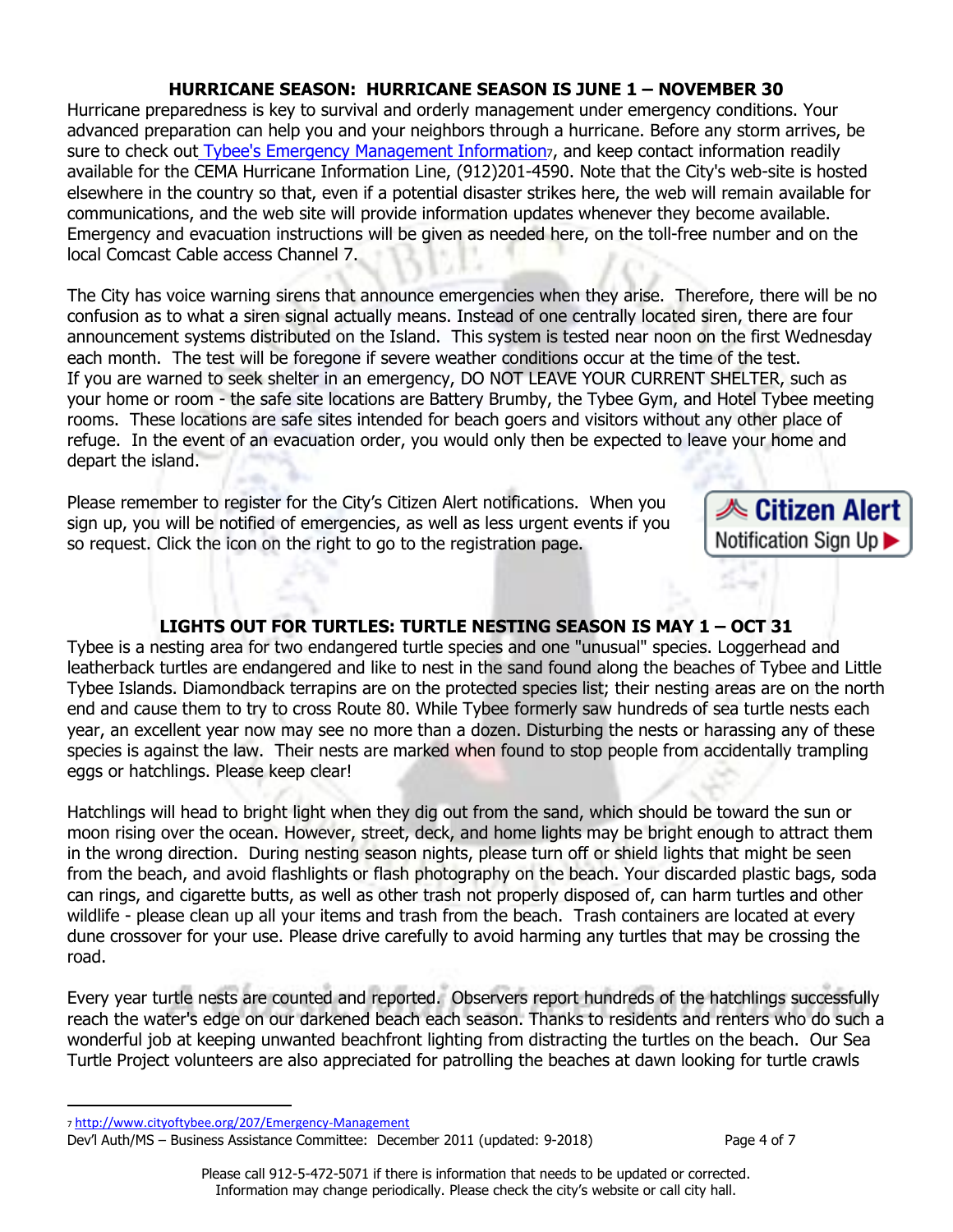and for standing overnight watching nests that are ready to hatch. We all look forward to hatchlings returning every year.

You can find a map showing the location of current nests at seaturtle.org's [Sea Turtle Nest Monitoring](http://www.seaturtle.org/nestdb/index.shtml?view_beach=75)  [System](http://www.seaturtle.org/nestdb/index.shtml?view_beach=75)<sub>8</sub>, and you can track some of the turtles found injured, nursed to health and released by Georgia's Sea Turtle Center on their [satellite tracking page](http://www.seaturtle.org/tracking/?project_id=262)9. Visit the [Sea Turtle Project Facebook page](http://www.facebook.com/cityoftybeeisland?ref=sgm#!/pages/Tybee-Island-GA/Tybee-Sea-Turtle-Project/403507261578?ref=ts&__a=17&ajaxpipe=1)10 for most recent updates.

CT ET !

#### **PARKING INFORMATION**

The City of Tybee Island utilizes traditional parking meters and Pay-and-Display stations. The hourly rate is \$2.00 from 8:00AM to 8:00PM year-round, including weekends and holidays. Visitors may purchase up to 3 days with a credit card at the Pay-and-Display machines. In 2018, the City introduced a parking app that can be downloaded on mobile phones. A map of the island that shows main areas for public parking is available on the city's parking service webpage.

Decals are available at Tybee Island City Hall for \$150.00 (\$125.00 for those 62 or older) and are valid for one year from month of purchase. The decals must be placed on the driver's exterior windshield in order to be valid.

In accordance with the Code of Ordinances for the City of Tybee Island Sec. 66-181, annual courtesy parking decals will be issued upon the presentation of a current, valid state registration, indicating registration and address from the city and also indicating that the ad valorem tax has been paid to the city. Decals are issued for use on automobiles; other motor vehicles such as motorcycles, trucks, golf carts, recreational vehicles, and buses; trailers and other things with state tags and paid ad valorem taxes to the city. Persons whose automobiles, etc., are not registered to a city address may purchase a decal. Decals are only valid when adhered to the outside of the driver's side windshield or on the front forks of a motorcycle.

#### **CITY COUNCIL INFORMATION**

The City of Tybee Island operates under a city manager form of government. The mayor and six (6) city council members hold regular meetings the  $2^{nd}$  and  $4^{th}$  Thursday each month at 7:00pm at the Public Safety Building at 78 Van Horne Street following their 6:30pm consent agenda meeting. All meetings are open to the public and broadcast live on Cable Channel 7. They are also replayed throughout the weeks prior to the next meeting. The meeting announcements are posted at City Hall and on the City's calendar. Meeting agendas and packets are available from the City's website two to three days prior to the meetings. Individuals are welcome to address council at the meetings by completing and submitting an agenda request form to the clerk of council by noon the Thursday prior to council meeting dates.

Elections take place every two years. The mayor serves a four year term. City council members serve staggered terms for four years. Bio and contact information for the mayor and city council can be found on the City's website by clicking the [City Officials link](http://www.cityoftybee.org/246/City-Council)11. To register to vote please contact Chatham County Voter Registration Office at 912-790-152 or [http://voter.chathamcounty.org/.](http://voter.chathamcounty.org/)

# A Classic Main Street Community

 $\overline{\phantom{a}}$ 

Dev'l Auth/MS – Business Assistance Committee: December 2011 (updated: 9-2018) Page 5 of 7

<sup>8</sup> [http://www.seaturtle.org/nestdb/index.shtml?view\\_beach=75](http://www.seaturtle.org/nestdb/index.shtml?view_beach=75)

<sup>9</sup> [http://www.seaturtle.org/tracking/?project\\_id=262](http://www.seaturtle.org/tracking/?project_id=262)

<sup>10</sup> [http://www.facebook.com/cityoftybeeisland?ref=sgm#!/pages/Tybee-Island-GA/Tybee-Sea-Turtle-](http://www.facebook.com/cityoftybeeisland?ref=sgm#!/pages/Tybee-Island-GA/Tybee-Sea-Turtle-Project/403507261578?ref=ts&__a=17&ajaxpipe=1)

Project/403507261578?ref=ts&\_a=17&ajaxpipe=1

<sup>11</sup> <http://www.cityoftybee.org/246/City-Council>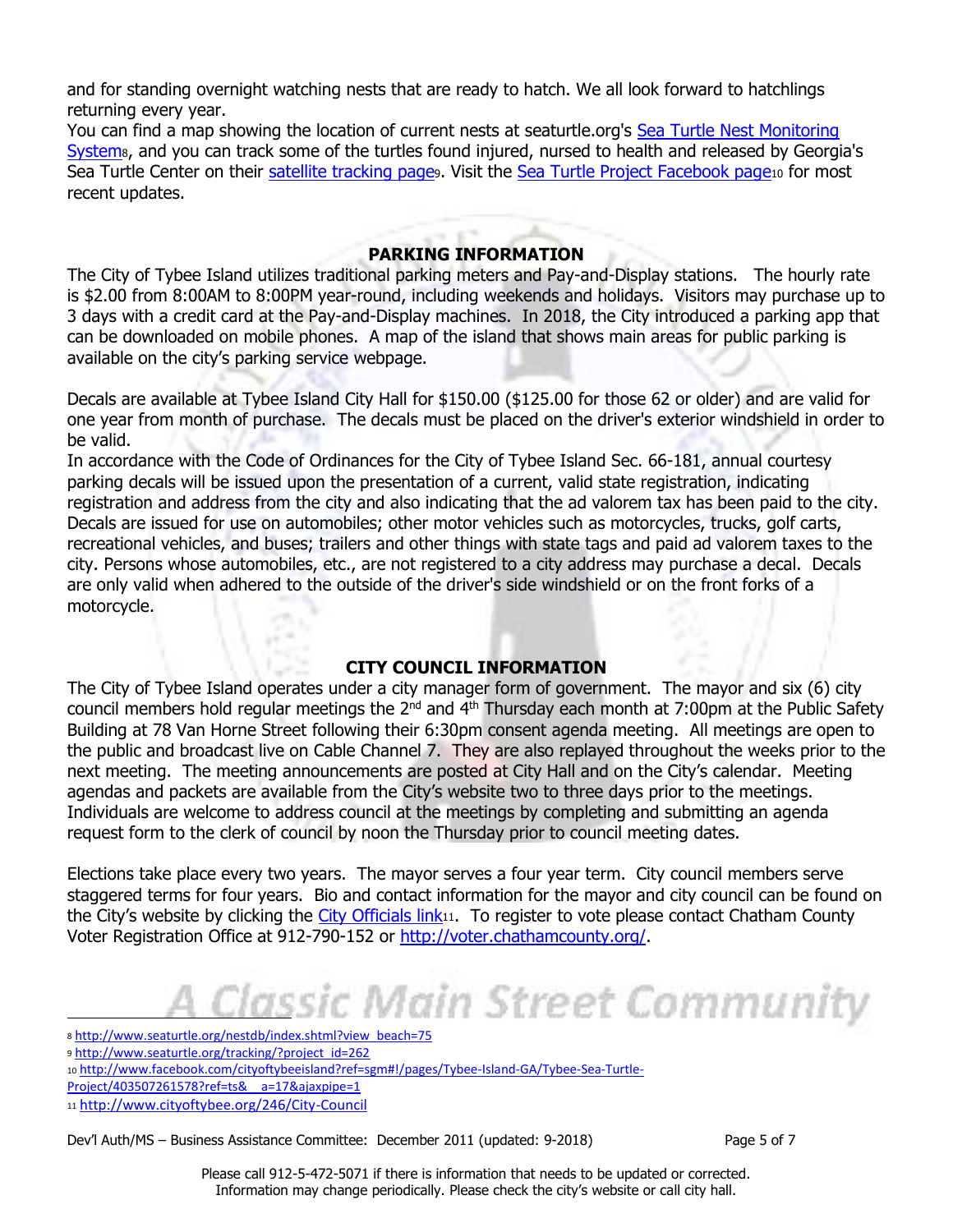## **CITY APPOINTED BOARDS, COMMITTEES AND COMMISSIONS**

City of Tybee officials appreciate assistance and guidance from Island residents. Following is list of Council appointed boards / committees / commissions that meet on a regular basis:

- Beach Task Force Committee
- Development Authority/Main Street Board of Directors
- **Ethics Committee**
- Finance Committee
- **Historic Preservation Commission**
- **Infrastructure Committee**
- **Master Plan Implementation Committee**
- Planning Commission
- **•** Public Safety Committee

# **ADDITIONAL INFORMATION**

#### **CABLE:**

Comcast (1-866-922-0069)

#### **CHURCHES:**

- All Saints Episcopal Church 804 Jones Avenue (786-5845)
- Chapel By the Sea Baptist Church 811 Butler Avenue (786-4647)
- St. Michaels Catholic Church 802 Lovell Avenue (786-4505)
- Trinity Church United Methodist Church 911 Butler Avenue (786-4491)

#### **EDUCATION:**

- Tybee Island Maritime Academy 714 Lovell Avenue (912- 395-4060)
- Savannah-Chatham County Public School System (912-395-5600)
	- $\circ$  Currently buses come to and from the Island to transport students to / from May Howard Elementary, Coastal Middle School and Islands High School.
- There are many private schools (Parochial / Magnet) on Wilmington Island and in Savannah
- There are seven (7) colleges/universities near Tybee Island

#### **HOSPITALS:**

- Candler Hospital (912-819-6000)
- Memorial Health University Medical Center (912-350-8000)
- St. Joseph's Hospital (912-819-4100)

#### **LIBRARY:**

 Tybee Library (a branch of the Live Oak Public Libraries) – 405 Butler Avenue (912-786-7733) Hours (subject to change): Mon., Fri. 1:00pm – 6pm; Tues., Wed. 10am – 6pm, Thurs. 2:00pm – 6:00pm; Sat. 10am – 2pm; Sun. closed

# A Classic Main Street Community

Dev'l Auth/MS – Business Assistance Committee: December 2011 (updated: 9-2018) Page 6 of 7